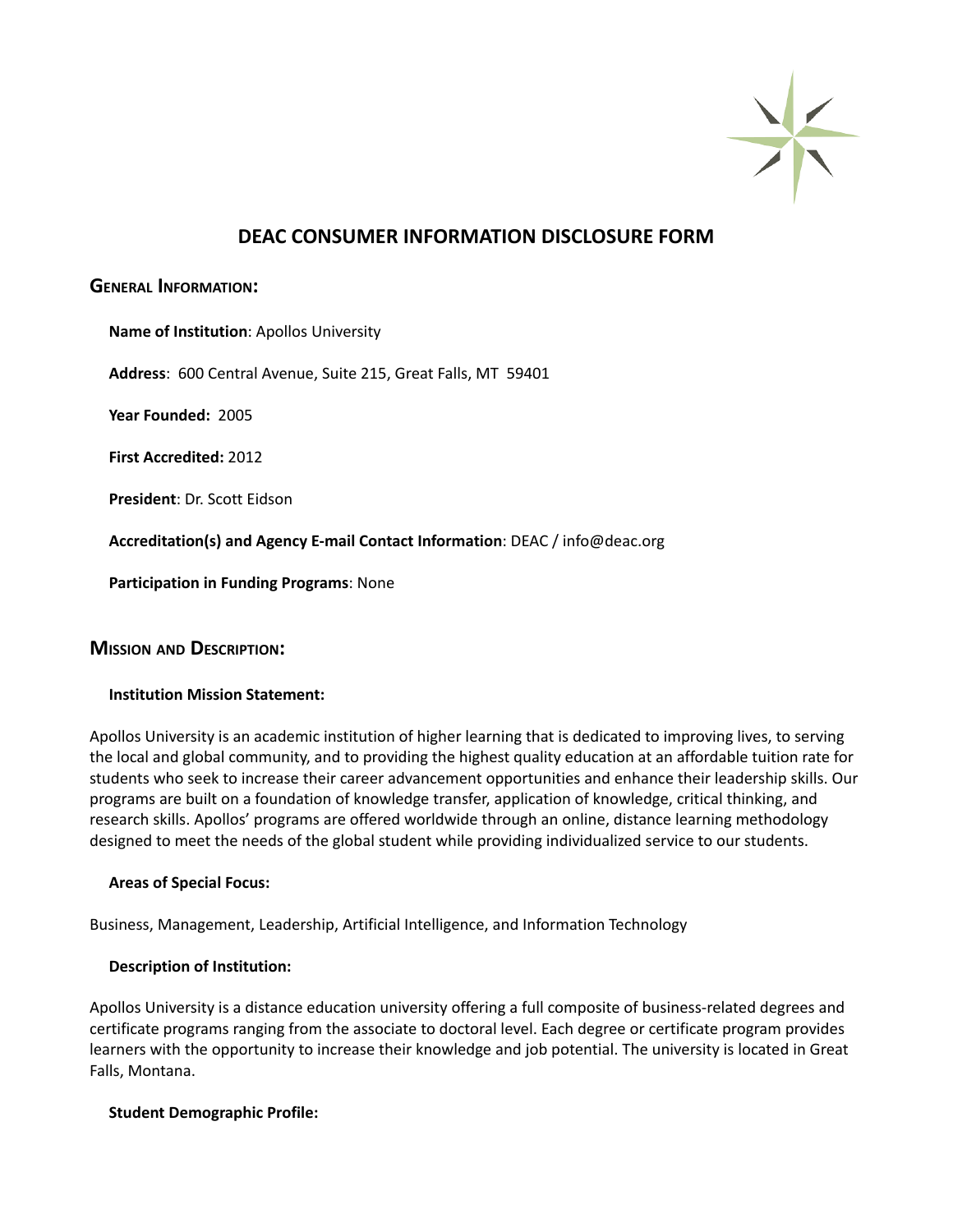The average age of an Apollos University student is approximately 50 years old, has a professional job, and studying to improve their knowledge and not necessarily looking for a job outside of their professional field or current company. The student body is made up of 40.61% females and 59.39% males. The percentage of students in each program level based upon the total number of university students is as follows:

- Associate: 1.8%
- Bachelor: 13.94%
- Master: 13.94%
- Doctor: 64.24%
- Certificate: 6.06%

## **Courses/Programs/Degrees:**

- Associate of Applied Science in Business Administration (AAS)
- Bachelor of Science in Business Administration (BSBA)
- Bachelor of Science in Information Technology (BSIT)
- Master of Business Administration (MBA)
- Master of Science in Organizational Management (MSOM)
- Doctor of Business Administration (DBA)
- Doctor of Business Administration (DBA) in Information Technology
- Doctor of Business Administration (DBA) in Artificial Intelligence
- Certificate in Global Leadership
- Certificate in Supply Chain Management
- Certificate in Marketing
- Certificate in Financial Management
- Certificate in Business Management
- Certificate in IT Security
- Certificate in Web and Mobile Development
- Certificate in E-Commerce Development
- Certificate in Database Design & Administration
- Graduate Certificate in Leadership and Innovation
- Postgraduate Certificate in Managerial Finance and Accounting

**Average Program Tuition/Cost per credit hour:** University wide average cost is \$300 per credit hour Actual Tuition per degree level is as follows:

- **●** Undergraduate Programs and Certificates: \$250\*
- **●** Graduate Programs and Certificates: \$300\*
- **●** Doctoral Programs and Certificates: \$ 350\*
- \*As of June 1, 2022

# **SUCCESS INDICATORS:**

#### **Completion/Graduation Rate for ALL programs/courses: 58.33%**

Click on this link for this information: [https://apollos.edu/upload/file/2021\\_DEAC\\_Student\\_Achivement\\_Disclosure\\_Form\\_Mar\\_2022.pdf](https://apollos.edu/upload/file/2021_DEAC_Student_Achivement_Disclosure_Form_Mar_2022.pdf)

NOTE: Programs with an \* indicates there were no cohort groups eligible to graduate in 2021.

- Associate of Applied Science in Business Administration (AAS) Completion/Graduation Rate: 0% \*
- Bachelor of Science in Business Administration (BSBA) Completion/Graduation Rate: 50%
- Bachelor of Science in Information Technology (BSIT) Completion/Graduation Rate: 0% \*
- Master of Business Administration (MBA) Completion/Graduation Rate: 0% \*
- Master of Science in Organizational Management (MSOM) Completion/Graduation Rate: 100%